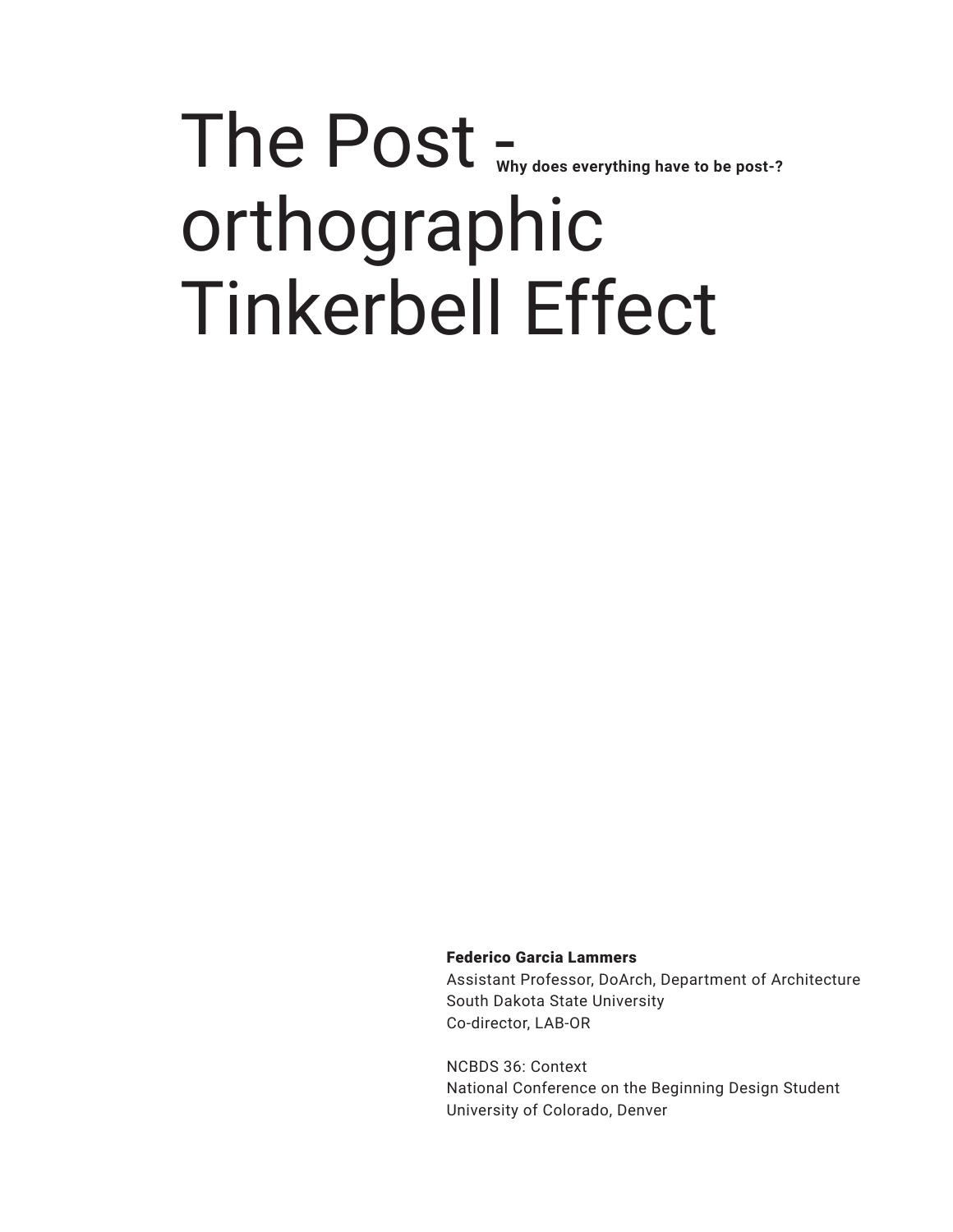# **The Post‐orthographic Tinkerbell Effect**

Federico Garcia Lammers, South Dakota State University

Every time a model spins around inside a computer an orthog‐ rapher falls down dead. Unlike the life‐saving applause that re‐ suscitates Tinkerbell in J.M. Barrie's *Peter Pan*, no amount of clapping will reinstate orthography as the primary system of ar‐ chitectural production. Post‐digital, post‐computational, post‐ human, etc. The prefix "post", marks the unending parade of revolutions in the teaching and practice of architecture. Out of the many post‐worlds, post‐orthographic is at the root of teach‐ ing beginning design students. An examination of post‐ortho‐ graphic processes might quell the chorus of applause that rings throughout schools when people claim that drawing is dead. Drawing is not dead, but orthographic drawing is not the pri‐ mary method of architectural production.

This paper discusses how the contemplative space of iterative work is affected by labor time – the time defined by the me‐ dium used to produce work. The work developed in the begin‐ ning design studio presented in this paper focuses on the relationship between orthographic drawing, physical modelling, and post‐orthographic imaging.

According to John May, the world of the orthographer was the combination of text and drawing. The world of the post-orthographer is defined by the simultaneity of models and images.<sup>1</sup> May supports this distinction by establishing precise technical definitions that parse out the contemporary ambiguity between drawings and images. Many beginning design curricula still con‐ fuse digital with computational processes, and refer to images as drawings. By now, it should be self‐evident that digital does not only mean computational or electronic, and working digi‐ tally is not synonymous with staring at a screen.

The student work from the *Post‐orthographic Tinkerbell Effect* combines orthographic and post‐orthographic systems to rein‐ force that the speed of the medium is critical in its ability to shape thought. This paper asks how to afford computational and electronic media the type of iterative contemplation that is enmeshed in the labor time of hand‐mechanical processes. Ad‐ ditionally, how do the technical nuances of these processes af‐ fect the methods used to review this type of student work?



Fig. 1 Images output from Autodesk Revit. Every student modeled 12 cubes in Revit based on solid/void relationships designed through a system of *stairs. Thirty students output 5 series of 48 images each, a total of 7200 post‐orthographic images.*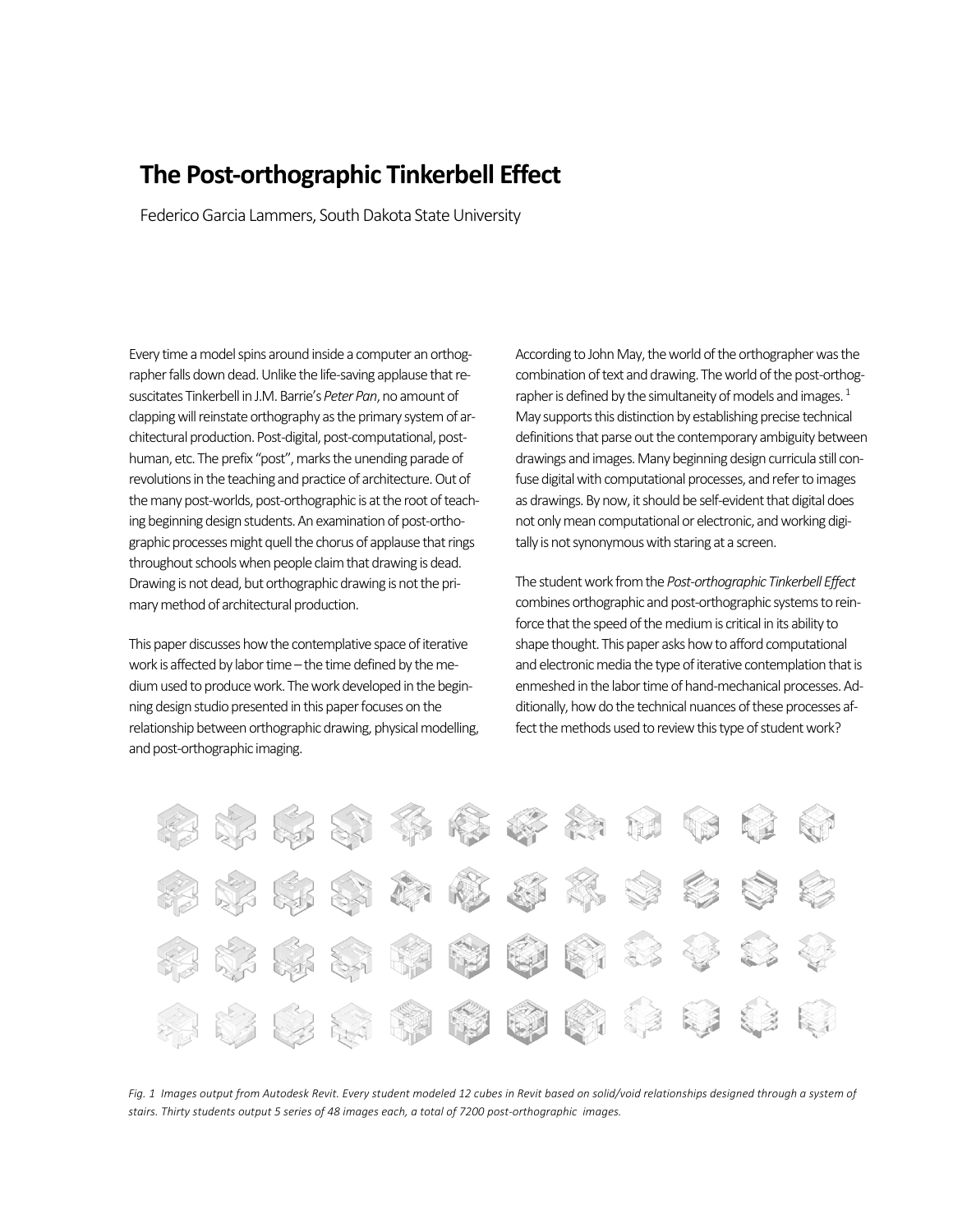# **Technical Confusion**

### *"Hay faltas de ortografía."*

This is a common statement heard in primary and secondary schools throughout the Spanish‐speaking world. Literally trans‐ lated it means, "There are orthographic faults". In this state‐ ment, "*faltas*", implies something that is missing or lacking. It is not an indictment of the individual at fault, but rather a way to signal that something has deviated from the norm. In this case the deviation is of an orthographic nature. In many Latin‐based languages, like Spanish, orthography does not conjure up ideas of drawings or graphical projection. Instead, *ortografía* (orthog‐ raphy) primarily refers to the structure of writing.

Our conception of time and the linearity of the world is a funda‐ mental orthographic construct. This does not mean it is not part of our "reality"; it simply refers to the tacit agreement built around linear systems. They are not automatic or default condi‐ tions through which our heads are wired. While this type of con‐ versation suggests metaphysical wanderings and other philosophical deviations—are there any other kinds—it is still central to the idea of architectural production and the role of or‐ thographic drawing. If "orthography produced a framework for conceptual exactitude and brought the notion of literacy into the world", how did this framework manifest competing visions of the world? 2 The conceptual space between "*faltas de orto‐ grafia*" and "orthographic drawing" frames this competition.

In *Everything is Already an Image* (2018), John May describes one orthographic world built around the primacy of written and spoken language in which a linear linguistic apparatus is the means to structure and express thought. The second world de‐ scribed by May is based on orthographic drawing—it is unspoken and unwritten. It is a world expressed through "geometric gestures structured by the laws of scale and proportion repre‐ senting the silence of lived spatial experience, thus placing form and materiality at the center of thought."<sup>3</sup> Centuries after the realization of these seemingly opposed orthographic worlds, there are still no teachers holding up papers talking about the "orthographic faults" in their students' drawings. These are not benign anecdotes. The spoken and unspoken tools that are used to structure thought are at the center of the technics or conceptual effects that turn these anecdotes into relevant his‐ torical markers. If the anecdotes are not benign, it does not mean they are harmful, instead they require closer inspection and pedagogical consideration. What is the technical difference between a drawing and an image?

According to May, "at base, architectural drawing refers to acts of geometric gesturing, always aided by mechanical tools. The gesture itself belongs to a synchronization between the hands and externalized instruments…images are the outputs of ener‐ getic processes defined by signalization, which accumulate to form data."<sup>4</sup> The interchangeable language used to describe the contents of Figures 2 and 3 is a sign of a pervasive technical confusion. Increasingly, student work consists of cutting and dis‐ placing views of three‐dimensional computer models. The make‐2D command in Rhino and the section tool in Revit do not



*Fig. 2 Image from student Revit model.*



*Fig. 3 Left: Orthographic hand‐drawings (plan and section oblique). Right: Images from student Revit model.*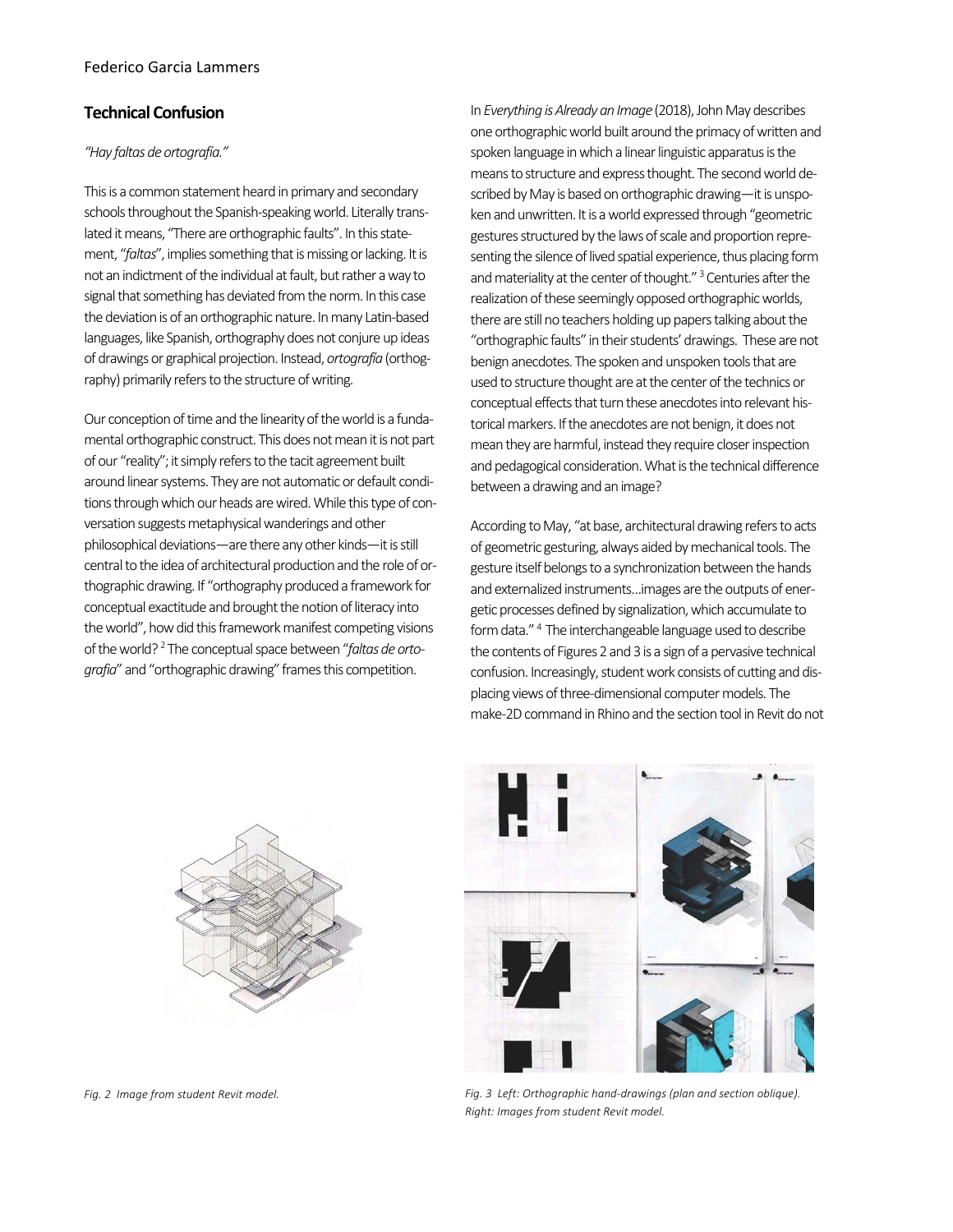produce orthographic drawings. Electronic media and computa‐ tional processes do not produce static, geometric markings. In‐ stead, they transmit electronic signals, commonly appearing as pixels that can be infinitely reconfigured. Yet, despite this simple and all too apparent difference, we continue to refer to images as drawings. The poetic value of images has been written about extensively — marking their intrinsic link to imagination. To consider images as techno-electronic constructions does not dismiss or neglect their emotive effects. On the contrary, unfolding the technical structure of images is a way to clear up confusion and grow our imagination around their ubiquity.

What are the conditions under which this technical confusion has spread? First, the advent of electronic media is responsible for most contemporary media‐based confusion. Post‐orthogra‐ phy is not a symptom of confusion, but the result of new tools breaking the technical world that made them. Second, architec‐ tural education rarely problematizes *means of production*. The contemporary manifestation of the traditional design process does not actually question the *means of production* of student work. While process‐driven pedagogies continue to be central to design education, the technical nuances of electronic media continue to be elusive. For example, what are the technical dif‐ ferences between building a computer model in Rhino or Autodesk Revit? Do students learn about these differences or the implications of these tools in a historical or theoretical context before or in tandem with their application? Beyond its clichéd political associations – sorry to all Marxists – means of elec*tronic production* have outpaced our own pedagogical lan‐ guage. Our linguistic apparatus is not keeping up with the electronic media of the post‐orthographic world.

#### *Uninteresting Cubes*

Traditional beginning design studios introduce students to foun‐ dational concepts about space, form, order, hierarchy, composition, the list is expansive  $-$  the pedagogical language is solid. Media that range in scope and reflect specific teaching agendas unfold these concepts. The generalizations made about con‐ cepts and media in the two previous sentences illustrate the structured freedom required to cultivate creative impulses. In many design schools, creative structures have been explored through a version of *"the cube"* exercise, which is attributed to the pedagogical experiments of the *Texas Rangers* at the Uni‐ versity of Texas at Austin in the 1950s.<sup>5</sup> In the context of this paper, the origins of the exercise are not important. *The Cube's* pervasiveness, adaptability, and intrinsic iterative nature are worth examining. Like the role of images, a lot has been written about *the cube*. Its philosophical, platonic groundings, its rein‐ forcement of classical ideals, and its conceptual underpinnings have been digested independent from architectural pedagogy.

"The most interesting characteristic of the cube is that it is rela‐ tively uninteresting", remarked the American artist Sol Lewitt in 1966. 6 *The Cube* exercise is tied to Lewitt's work. His series of *In‐ complete Cube Variations* expanded the context of iterative ar‐ chetypal manipulation by claiming that *the cube* offers no direct symbolization. This claim is a clear indication of the relationship between written instructions and material execution. Beyond the instrumentality of this relationship, what are the ways in which student work can address the tension between written orthography (*ortografía)*, drawn orthography (projections), and post‐orthographic (computational) electronic media?



*Fig. 4 Foam cube models, 3x3x3 inches.*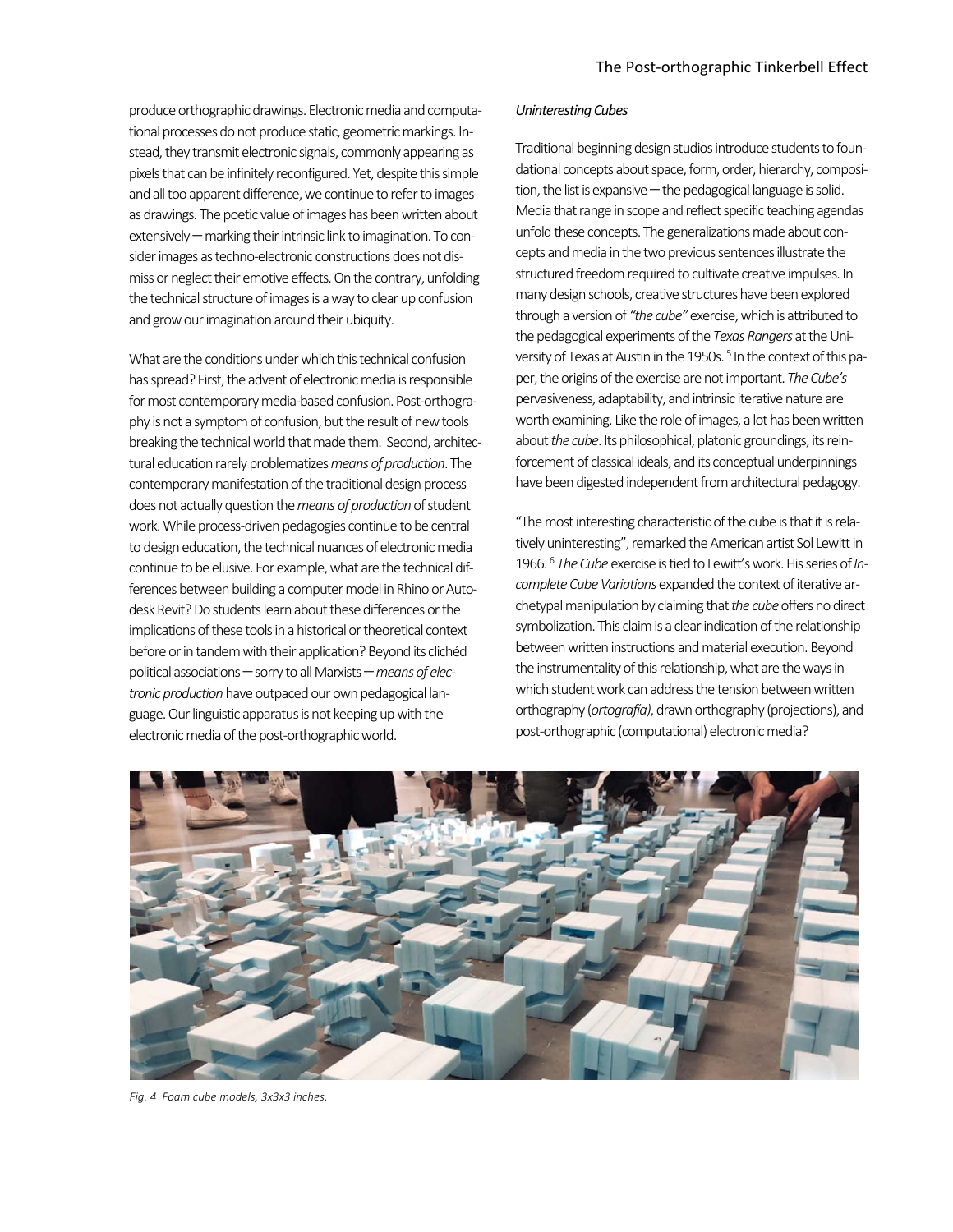# Federico Garcia Lammers

In the work show in this paper second‐year architecture stu‐ dents use stairs as a fundamental architectural element — a mechanism for defining and seeing space. Stairs provide the vertical movement from one space to another, they enable ascent or decent, subtle or exaggerated. Stairs can also define a space onto themselves, a volume articulated by the stacking and arrangement of systems of different species of spaces. Students study and use stairs to explore spatial solid/void relation‐ ships and limited material constructions. This is an innocuous description of the studio, which reinforces an orthographically drawn vision of the world.

Figure 7 shows a sampling of one student's work. After a taxonomic stair cataloguing exercise, students remix their taxonomy into a series of 3x3x3 inch foam cubes. The "stair spaces" in the cubes are built by interpreting a series of ten rules – written orthography. Over the course of three weeks, each student makes three sets of nine cubes, twenty‐seven cubes in total. The cubes are observed and reviewed together as large families. Despite the speed of production, each set of cubes demon‐ strates a unique set of characteristics based on students' inter‐ pretation of the written rules. For the purposes of this paper, a detailed description of the rules is not important. In fact, the ex‐ act nature of the rules may not be important for the exercise. The written instructions or rules are a mental speed bump, a way of slowing production, and establishing a space of iterative thinking through reproduction. This is common and tightly de‐ signed into many studio exercises. The rest of the paper unravels that pedagogical tightness by pulling at the media‐based effects of iterative thinking.

# **New Iterations**

*"I made fifty models and one‐hundred drawings (images)."* 

Iterative processes are synonymous with design work. Across design disciplines, curricula follow the mantra of "work itera‐ tively". The educational legacy of iteration is attached to differ‐ ent pedagogical models, possibly most evident in the modern legacy of the Bauhaus. It is fitting, but perhaps surprising, that mathematics was one of the first disciplines to define iterative work. 7 In mathematics, iteration is rooted in the notion of *suc‐ cessive approximation*, used to develop theorems and subse‐ quent proofs. It is not a coincidence that successive approximation or iteration is essential to computation. Like many core design ideas, iteration has been shoplifted with great dexterity from other disciplines, such as mathematics. Iterative work did not find its way into the world of orthographic drawing until the enlightenment or arguably the  $15<sup>th</sup>$  century and the establishment of Leon Battista Alberti's authorial paradigm.<sup>8</sup> In fact, non-design oriented iteration belongs to the world of "*faltas de ortografia*", or in mathematical language, calculation code errors. How does the legacy of iteration affect the technical production of design work?

Most scholarship addressing the link between media, iteration, and production references Walter Benjamin's, *Art in the Age of Mechanical Reproduction* (1900) – it is a seminal text. One of its most fascinating characteristics is the frequency with which it is used to explain the contemporary effects of electronic media. The rate of the text's own reproduction leads to different inter‐ pretations and nuances offered by several authors' readings of



*Fig. 5 Image set from student Revit Model, four sides.*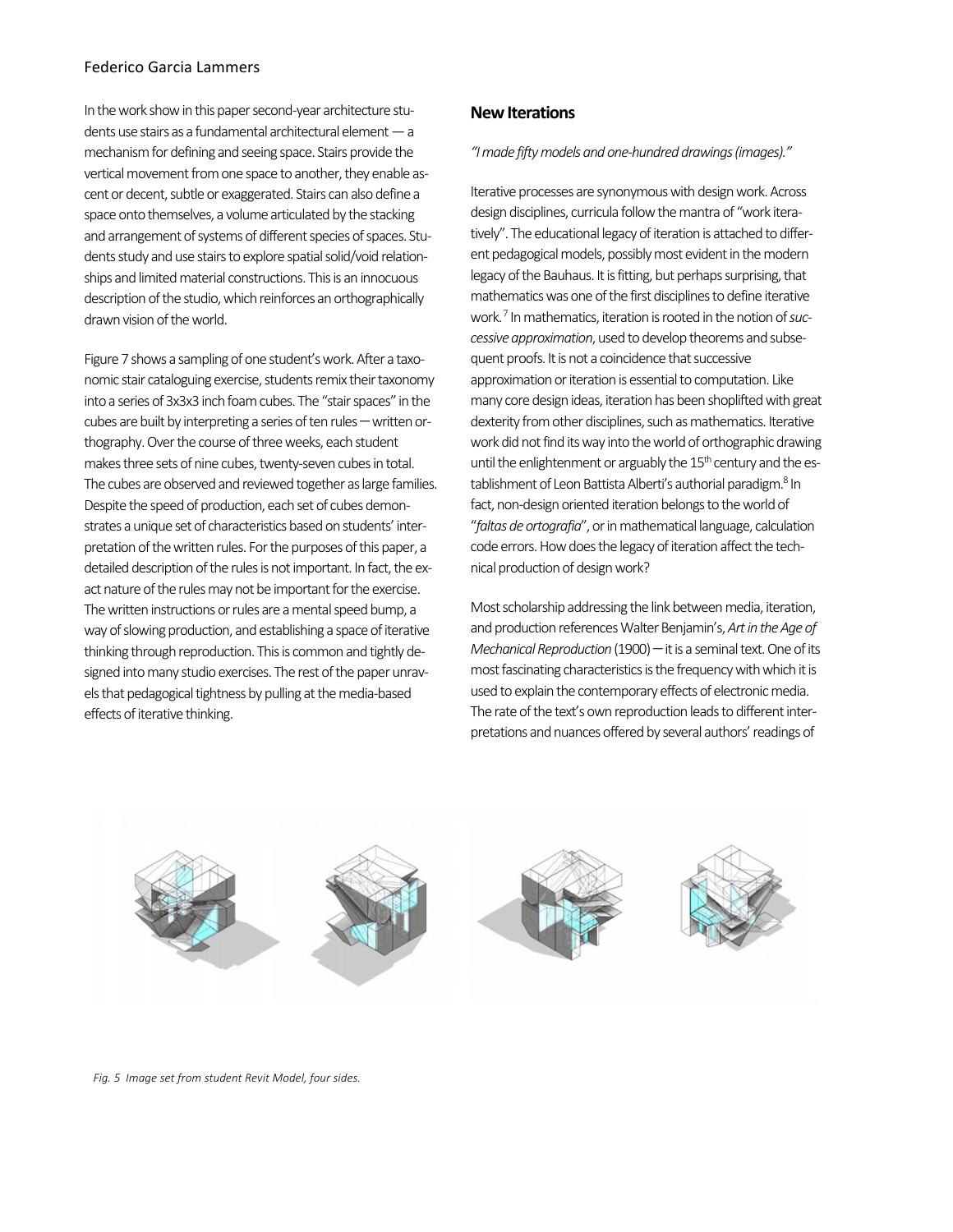Benjamin's work. This paper does not offer any insight of its own, but rather looks at the space in between other nuanced readings of *Art in the Age of Mechanical reproduction*. The refer‐ ences are cross‐disciplinary and ample. Coincidentally, mathe‐ matics fascinated Walter Benjamin, yet mathematicians do not cite his work very often. 9

Boris Groys extracts Benjamin's notion of *aura* as the relation‐ ship between the work and its external context. *Aura* is an in‐ trinsic quality of the *original* work, defined by its autochthonous nature. The *original* has a site, a place where it emanated from. Unlike the *original*, *copies* are virtual, siteless, and ahistorical; from the beginning they appear as potential multiplicity. <sup>10</sup> By default, the act of reproduction becomes an act of displace‐ ment. The mechanical age of production is about this form of iterative thinking. For Mario Carpo and Lluis Ortega, identical replication was the defining feature of mechanical reproduc‐ tion. Their interpretations of contemporary reproduction differ in language, but coincide in the move towards a visual environ‐ ment dominated by *transmissible and invisible algorithms* (Carpo) and the *possibility of speculative production* (Ortega). 11 The move towards invisibility, and its mechanical ancestor, are both preceded by a world of hand‐making in which visual simi‐ larity and imitation were the norm, while identical reproduction was the exception. <sup>12</sup> All three interpretations of Benjamin's work: Groys, Carpo, and Ortega's, suggest that electronization turns visual arts into performing arts, suggesting a split between *presentation* and *representation*.



Fig. 6 Orthographic drawings: plans, sections, and section oblique. Fig. 7 Top: orthographic drawings. Bottom: Foam cube models

#### *Presentation Problems*

Electronic media is a medium of presence; its temporality is the immediate present. These forms of production transmit and re‐ ceive information without intermediaries. <sup>13</sup> This type of nonmediation makes up real-time processes that reconfigure the space of representation into a space of presentation. Post-orthography is a product of this reconfiguration  $-$  it is a form of presentation that is asked to operate representationally. In a lin‐ guistic sense, representation implies a static form of communi‐ cative knowledge, analogous to hand‐mechanical drawing, while presentation is defined by multiplicity, or what John May refers to as "simulations of all possible future drawings." 14

How does electronic media affect iteration in *the cube* exercise? Without recalling Sol Lewitt, iteration is critical to the development of this traditional beginning design project. Less obvious is the relationship between *original* and *copy*, *representation* and *presentation*. In *the cube* exercise, there are three sets of *origi‐ nals* entangled in an iterative game of *copies*.

> *1. First foam cube (Fig. 7) 2. First orthographic drawing (Fig. 6) 3. First post‐orthographic computer model (Fig. 5)*

The first computer model is a non-identical, virtual copy of the last set of foam models, which are hand‐made copies of the first set of foam models. Subsequent computer models are virtual copies of the latest wood models (Fig. 8). The *original* presence of the computer model is invisible. It exists as the model file and subsequent output of image files or *copies*. These copies cannot

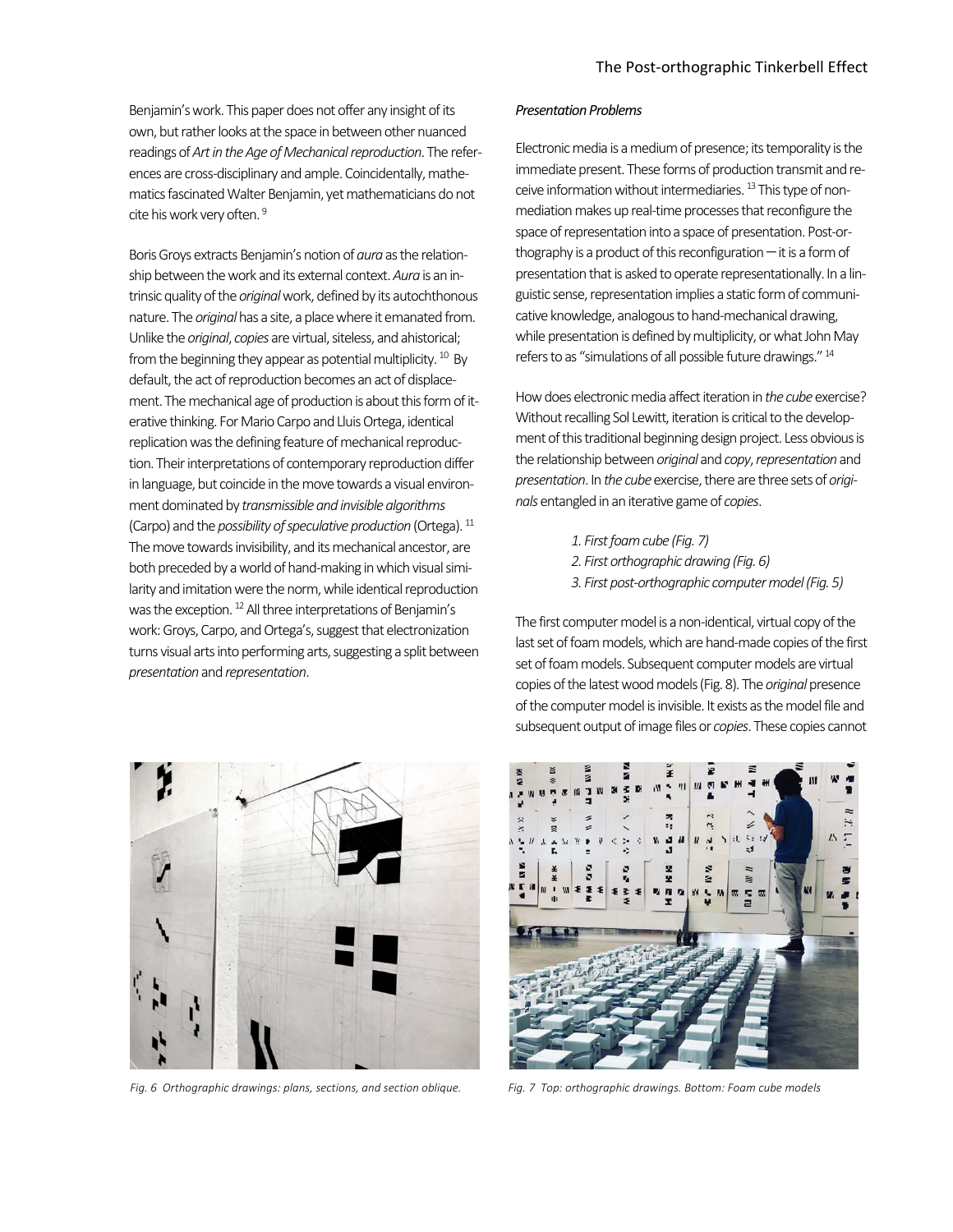## Federico Garcia Lammers

be compared to the *original* because the *original is a*n invisible algorithmic set of electronic signals or data.

The first orthographic drawings in Figure 6 (two plans, two sec‐ tions, and one section oblique) are two‐dimensional reports from the first foam models. The last set of orthographic draw‐ ings (one plan, and one section oblique) are two‐dimensional reports from the last set of wood models, and their correspond‐ ing computer models made as masses in Revit. The last mixture between drawings, physical models and computer models is where orthographic and post‐orthographic systems collide.

This interference is only visible  $-\text{able}$  to be reviewed collectively - if students turn their post-orthographic presentation models into representations. When students export images they momentarily stop their real-time models and turn them into representations. The amount of time that elapses between this stoppage and the review of student work is critical. In machine or hand‐mechanical processes, speculation took place in the space of representation.<sup>15</sup> The medium used to produce the work defines the radically reconfigured space of speculation in electronic virtual production. To avoid this reconfigured mental space, orthographic methods of reviewing student work insist that electronic work be turned into mechanical work. Tradi‐ tional spaces of contemplation found in representation rely on the transformation  $-$  it is a way of clapping for Tinkerbell's life. In orthography, the means of production and means of review belong to the same world of conventions. In post‐orthography, they belong to critically different worlds in which conventions are conveniently replicated.

Procedural replication was the tenant of the first wave of elec‐ tronic tools, which began with the translation of some tech‐ niques from hand methods to computerized counterparts. 16 In a technical sense, Revit, Rhino, and other computational tools, with the exception of Form Z, do not produce measurable parallel projections or other orthographic conventions associ‐ ated with this first electronic wave. Software interface distorts the dimensional accuracy of orthographic convention just enough to go unnoticed. The subtlety of the distortion is symptomatic of the need to keep referring to electronic images as drawings.

The ability to make computer pixels appear as hand‐mechanical lines sustains our detachment from the technical dimensions of students' visual world and its computational logic. The technical foundations of these tools belong to another set of conventions associated with the production of virtual, three‐dimensional ge‐ ometry. These geometries can be "generated and accessed by both direct manipulation and by formula; the equation that generates the geometry is bi‐directionally accessible to a clever programmer who can extract the length of a line or the radius of an arch, manipulate it by script, and regenerate the resulting geometry." 17 Parametric scripting plug‐ins, like grasshopper (not so young anymore) or Dynamo for Revit, have not made the mathematization of geometry  $-$  a precondition for orthographic representation  $-$  any more transparent. The aim of this type of media is not to extend hand‐mechanical drafting or or‐ thography, but rather to break the world that made them. Somewhere inside this rapture is the interference described in *the cube* exercise.



*Fig. 8 Wooden cube models, 6x6x6 inches.*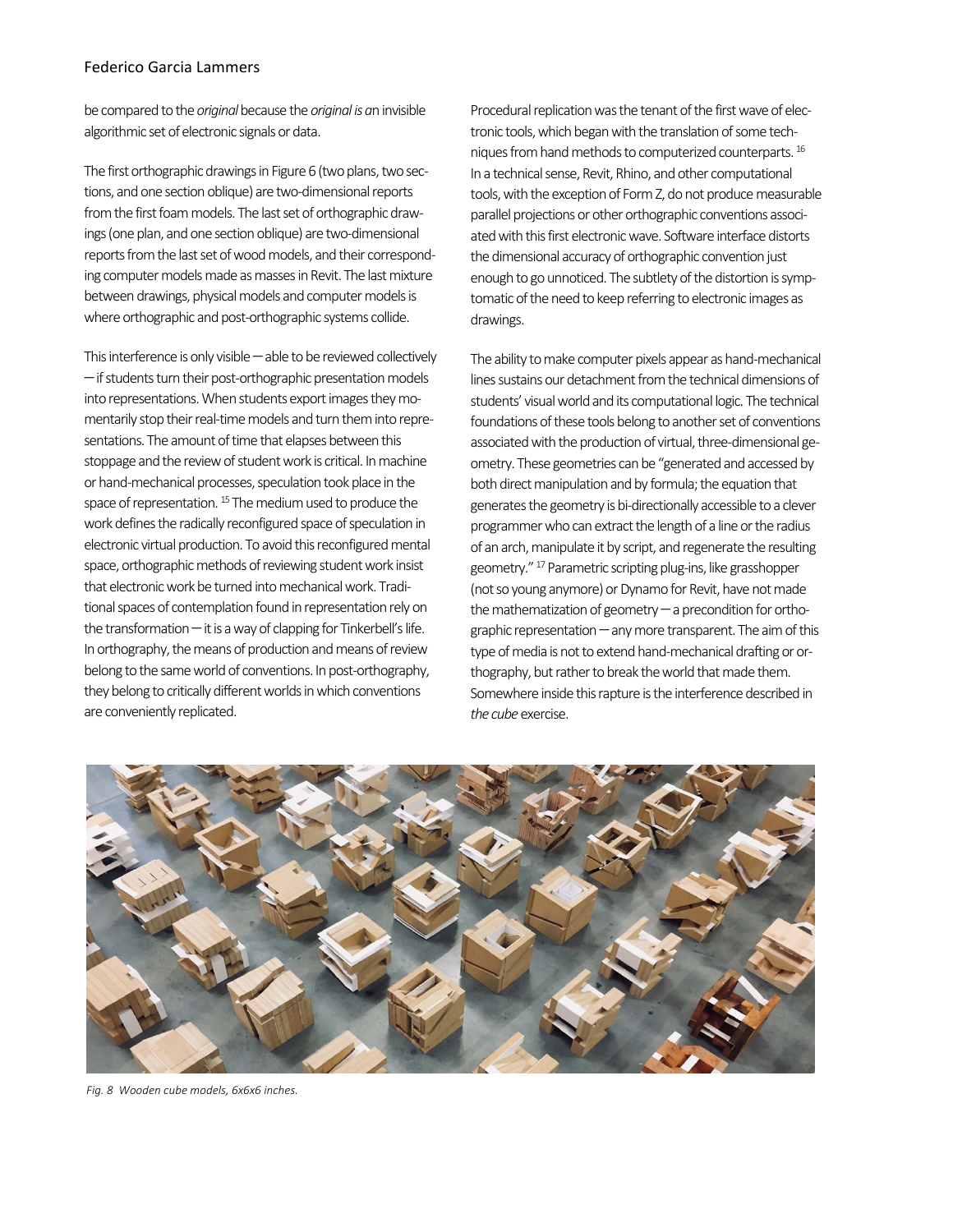The studio methodology presented in this paper extends the computational and electronic space of contemplation by giving images produced in Revit ample time to be reviewed as tech‐ nical constructions. This time does not supplant the knowledge made or evaded (take your pick) during their production. At best, this approach is honest about the treatment of images as presentations of a model, not representations of a reflexive idea. There are three common ways of finding the space of electronic contemplation in virtual, real‐time models:

- *1. Reviewing virtual models live on computer screens (a seemingly benign desk‐critique practice).*
- *2. Exporting designed paths or views, such as animations and other spatial simulations.*
- *3. Designing interactive virtual environments through gaming software and other platforms.*

These three approaches are not exhaustive, yet each one suggests that the iterative space of contemplation in electronic me‐ dia is post‐orthographic. The studio work presented in this paper does not use any of these methods. Instead, post‐ortho‐ graphic images produced in Revit and hand mechanical draw‐ ings are reviewed next to each other. This type of "mixed review" is not novel. It happens in almost every school. How‐ ever, acknowledging the technical gaps in review language and dwelling on the differences between the means of production is unconventional. Reviewing and developing this work simultane‐ ously is an essential part of addressing the underlying technical confusion. This approach is implicitly asking a simple question. Is orthographic knowledge a precondition for working in a post‐ orthographic world?

# **Labor‐time**

*"The computer automates aspects of production that are detri‐ mental to how students think. It's clear that drawing by hand is linked to forms of thought that are more analogous to what ar‐ chitects do…after all, computers are just tools, I mean, they're not design tools, they just express our ideas."* 

The conclusion of the Post-orthographic Tinkerbell effect falls under the weight of its own expectations. To displace some of the weight, every section of the paper starts with a self‐serving, imaginary quote. The quote above was compiled from the memory of reviews at the end of the 20<sup>th</sup> century and the start of the  $21<sup>st</sup>$  century. It implies two things:

First, that computational space is intellectually deficient because of its proclivities for automation and distance from hand‐me‐ chanical gestures associated with drawing and modeling. Rather than reinforce preconceived value judgements about tools, it is time to acknowledge that thinking in computational space happens radically different than it does in orthographic physical space. The environment is not better or worse. Its effects have not been examined enough to update our technical language by committing to the simplest of tasks, such as, calling an image an image.

Second, in spite of the focus on process-based education, the review of student work prioritizes outcomes and considers most tools, especially electronic media, as means to an end. The im‐ pact that computational processes have on everyday life attests to the way these tools structure thought. Architectural education is not immune to the effects of contemporary media.



*Fig. 9 Student Review.*